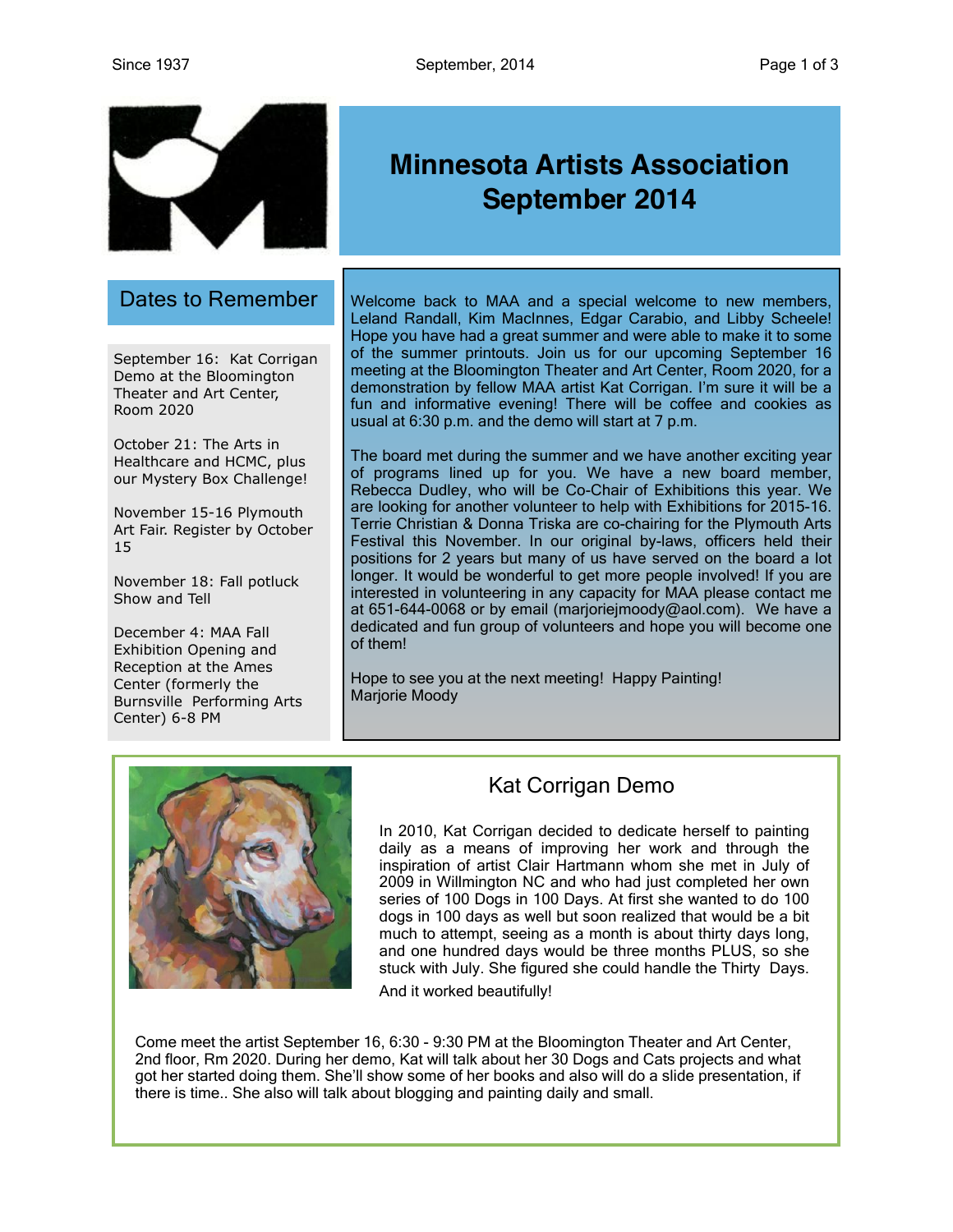## Consider the Plymouth Art Fair

#### by Terrie Christian

The Plymouth Art Fair (November 15th & 16th) is scheduled for MAA members who want to participate again this year in November. This will be our third year at this event. I participated the first year and since I do not usually make art a business, but was in sales for my career, my perception is colored by those experiences. My motivation was the opportunity to showcase MAA to a fair going audience. I was not disappointed. When we have exhibits, those who show up at our openings are usually other artists and our families and friends. The fair gave me an opportunity to talk to people who had a love for art and were not my inner circle. I got wonderful feedback on the several pieces that I had there and sold one. It was pretty exciting. It was also an opportunity to hang out with other MAA members and get to know them better. Very fun altogether! I also took the opportunity to visit some other booths and talk to other artists. We recruited new members to MAA. The whole thing was affirming to me as a visual artist.

This is an opportunity to sell our art, but we need to have realistic expectations based on the first two years. Both years the group had several hundred dollars in sales. The things that sold mostly were small paintings or cards that were modestly priced. The one that I sold was \$50.00. I know of at least one that was much bigger and a few hundred dollars, but that was not the main experience. That is not to say we should not bring bigger more expensive paintings to offer. One that I offered for \$300.00 had serious interest. One woman really wanted it and dragged her husband back twice, but could not get him to take the bait.

To me, this experience is more entertaining than going to the movies which would cost me way more when I consider the cost of popcorn and beverage. Here, Plymouth feeds us a nice lunch as part of the package! Come share the booth!

The fee for the booth is \$170 (we share 2 booth spaces). Since both artist and our organization benefit, we start out by splitting the fee. That leaves \$85.00 for the artists participating to share. When we find out the number of participants we will let each know their cost. For example, for 10 artists it would be \$8.50 apiece. And, happily, there is no commission taken by the center.

What you need to do is email me at [terriepc@msn.com](mailto:terriepc@msn.com) to get your name on the list. We also need people to run the booth, but we don't all have to be there all the time.Tell me in your email what you could commit to so we can work out a plan. DEADLINE FOR THIS INFORMATION IS OCTOBER 15 event is November 15



## Members' News

A pastel, "We Lost the Farm" by Judy Lieber won 3rd Place in Class 4, Drawings and Pastels, at the State Fair this year. The painting also won an award from the Lake Country Pastel Society. Sonja Hutchinson and Ken Valentas were accepted into the exhibition as well .

#### CONGRATULATIONS TO YOU ALL!!

Eleanor McIntosh will be showing her paintings at the Edina Senior Center, Sept., Oct., and Nov. Regular paintings for the first two months, Christmas paintings in November. She says this may be her last show, so be sure to see it!